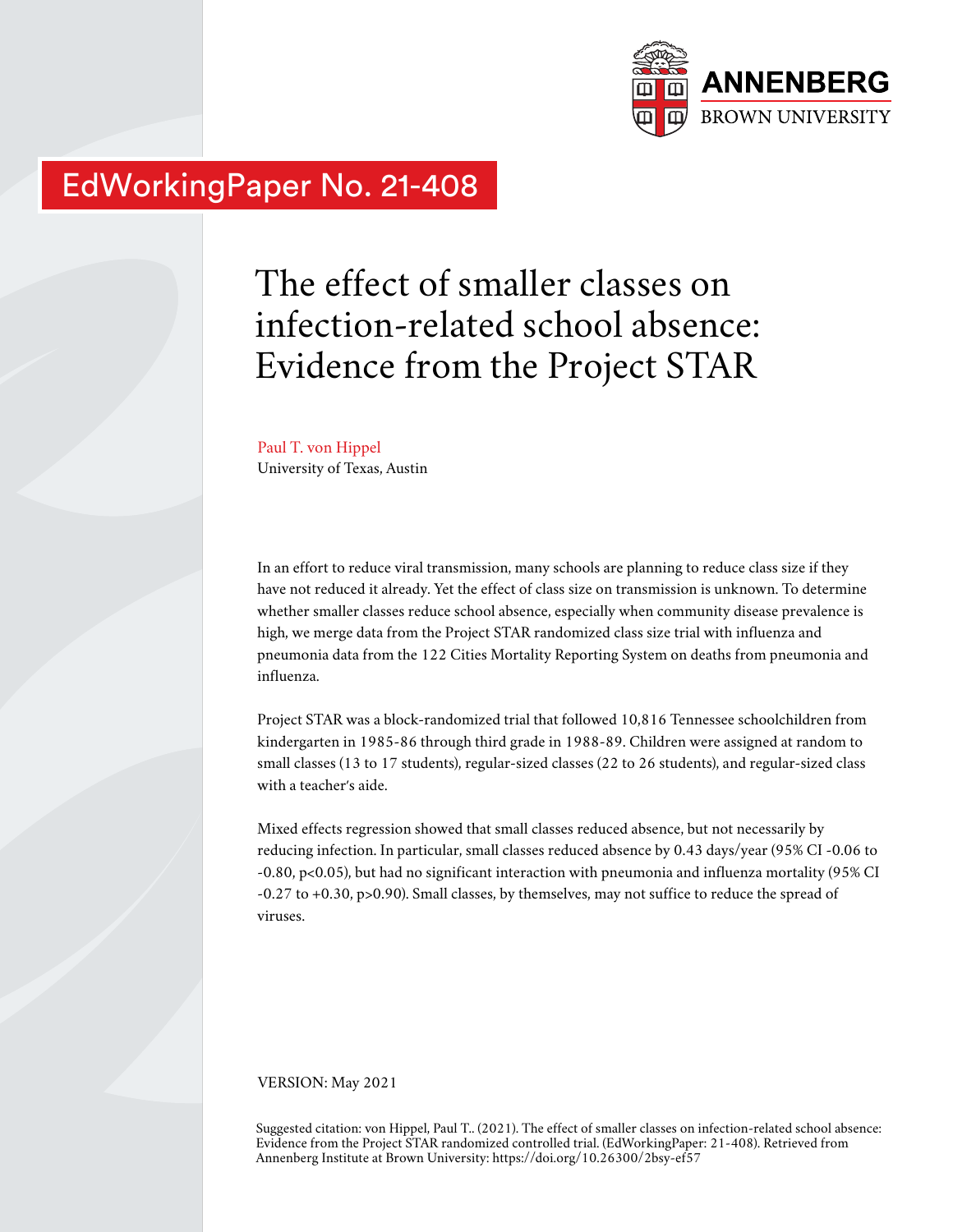## **The effect of smaller classes on infection-related school absence: Evidence from the Project STAR randomized controlled trial**

Paul T. von Hippel *Center for Health and Social Policy LBJ School of Public Affairs University of Texas, Austin* paulvonhippel@utexas.edu

### ABSTRACT (180 WORDS)

In an effort to reduce viral transmission, many schools are planning to reduce class size if they have not reduced it already. Yet the effect of class size on transmission is unknown. To determine whether smaller classes reduce school absence, especially when community disease prevalence is high, we merge data from the Project STAR randomized class size trial with influenza and pneumonia data from the 122 Cities Mortality Reporting System on deaths from pneumonia and influenza.

Project STAR was a block-randomized trial that followed 10,816 Tennessee schoolchildren from kindergarten in 1985-86 through third grade in 1988-89. Children were assigned at random to small classes (13 to 17 students), regular-sized classes (22 to 26 students), and regular-sized class with a teacher's aide.

Mixed effects regression showed that small classes reduced absence, but not necessarily by reducing infection. In particular, small classes reduced absence by 0.43 days/year (95% CI -0.06 to  $-0.80$ ,  $p<0.05$ ), but had no significant interaction with pneumonia and influenza mortality (95% CI -0.27 to +0.30, *p*>0.90). Small classes, by themselves, may not suffice to reduce the spread of viruses.

### *Keywords*

Influenza, infection, class size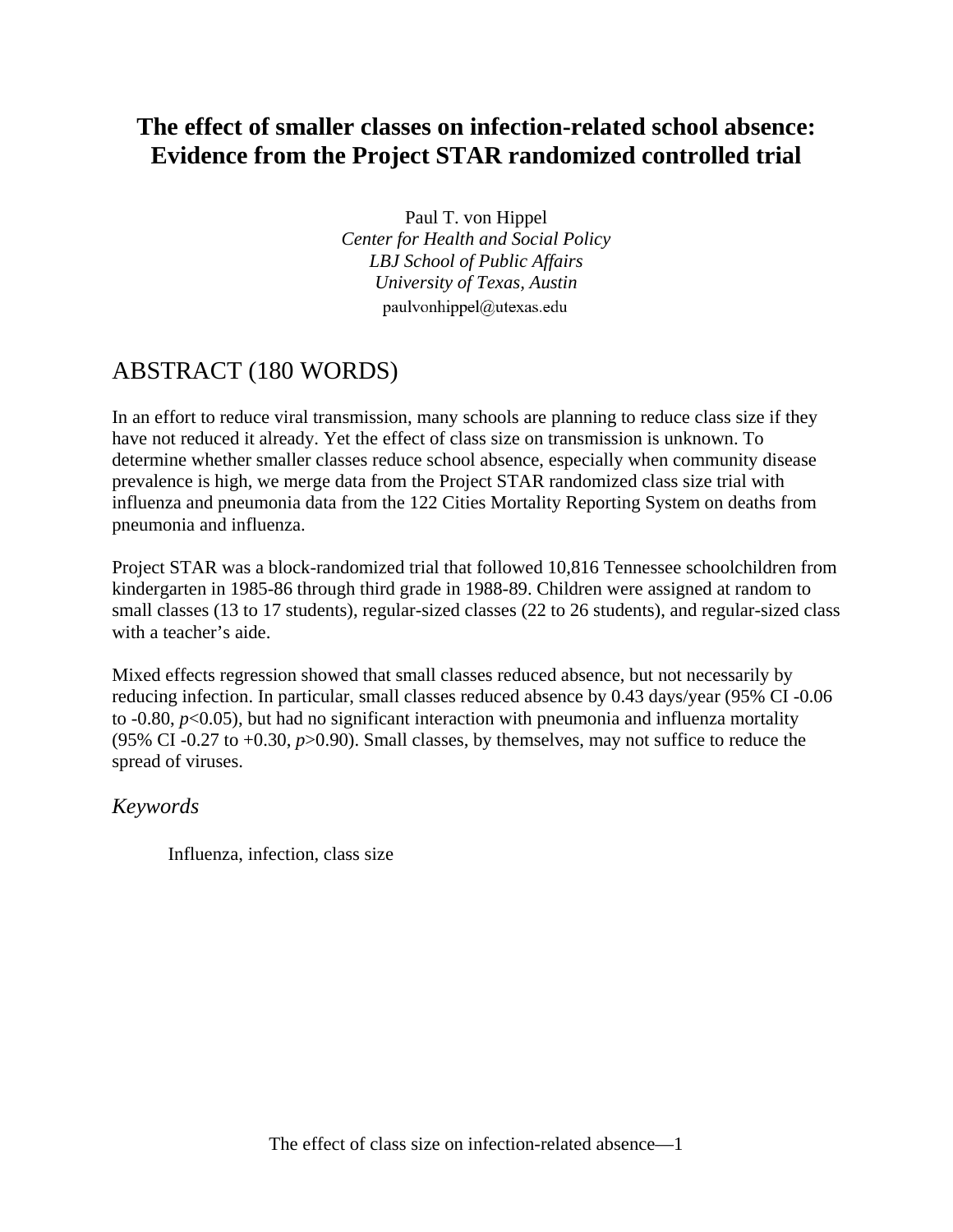### **The effect of smaller classes on infection-related school absence: Evidence from the Project STAR randomized controlled trial**

#### INTRODUCTION

In response to the pandemic of COVID-19 (coronavirus disease 2019), caused by the novel virus SARS-CoV-2 (severe acute respiratory syndrome coronavirus 2), many US schools implemented policies to reduce class size. During the 2020-21 school year, approximately onehalf of schools implemented some type of "hybrid" instruction policy that reduced in-person class size by having a substantial fraction of children stay home to receive instruction remotely.<sup>1</sup> Although more than three-quarters of US adults are projected to be vaccinated when schools reopen in fall 2021,<sup>2</sup> there is still concern about fully reopening schools at class sizes that were typical before the pandemic. Out of the \$125 billion allocated to public<sup>3</sup> and private<sup>4</sup> elementary and secondary schools under the American Rescue Plan passed in March 2021, the Biden administration, advised by the American Federation of Teachers, has suggested spending \$50 billion to hire new teachers and reduce class sizes by approximately 10 percent.<sup>5</sup>

The rationale for class size reduction is straightforward. With fewer children in a classroom, there is a lower probability that the classroom will contain an infected child, and fewer children to whom an infected child will be exposed. Children can sit or stand further apart, at least on average, reducing the chance of infection by direct contact or through the air. With fewer children to supervise, teachers and staff can devote more time and attention to disinfecting surfaces and enforcing healthy behaviors, such as wearing masks and washing hands. A simulation published in the pandemic summer of 2020 predicted that doubling class size could more than double the size of COVID-19 outbreaks.<sup>6,7</sup>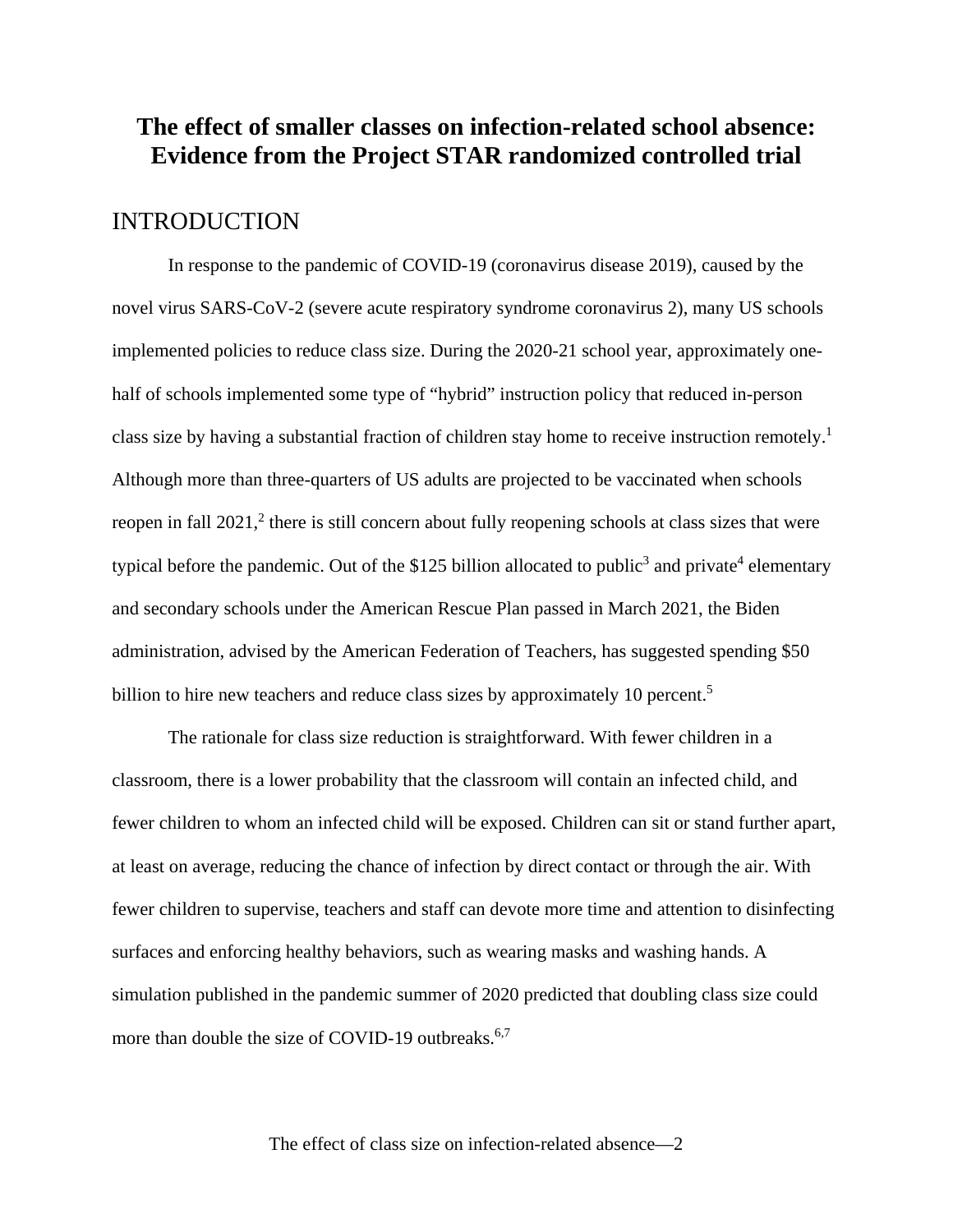Empirically, though, the evidence regarding the effect of class size on infection is limited. In the US, two observational studies have estimated the effect of school reopening policies during the pandemic—fully online, fully in-person, or hybrid—on the incidence of COVID-19 hospitalizations<sup>8</sup> and positive COVID-19 tests<sup>9</sup> in fall 2020. Although hybrid reopening implies smaller average class sizes than full reopening, both studies found that hybrid reopening had no significant effect in counties where the prevalence of COVID-19 before schools reopened was low. In counties where the prior prevalence of COVID-19 was high, the results were mixed; one study concluded that fully opening schools in-person accelerated the spread of the virus,<sup>9</sup> while the other reported ambiguous results that were sensitive to model specification.<sup>8</sup> During fall 2020 many counties had high prevalence, but by fall 2021 most counties are expected to have low prevalence and a population that is largely vaccinated, especially in the most vulnerable groups. Under these circumstances, the results suggest that schools can fully reopen, with safeguards, with little risk of re-sparking the pandemic.

Evidence on the effect of class size on infection is limited not just for the novel coronavirus (SARS-CoV-2), but also for more familiar pathogens such as influenza. While correlations between class size and infection are sometimes reported in observational studies,  $10$ we have found only one working paper that tried to estimate the causal effect of reducing class size on influenza-related absence.<sup>11</sup> Exploiting discontinuities induced by Japanese laws limiting class size, the study concluded that reducing Tokyo class sizes to 27 from an average of 32 would have substantially reduced the risk of school closures due to outbreaks during the flu seasons of  $2015-2017$ .<sup>11</sup> Below a class size of 27, the benefits of further reductions were less clear. Note that most US classes are already smaller than 27 students; average US class size is 17 to 26, depending on grade level and class type. $^{12}$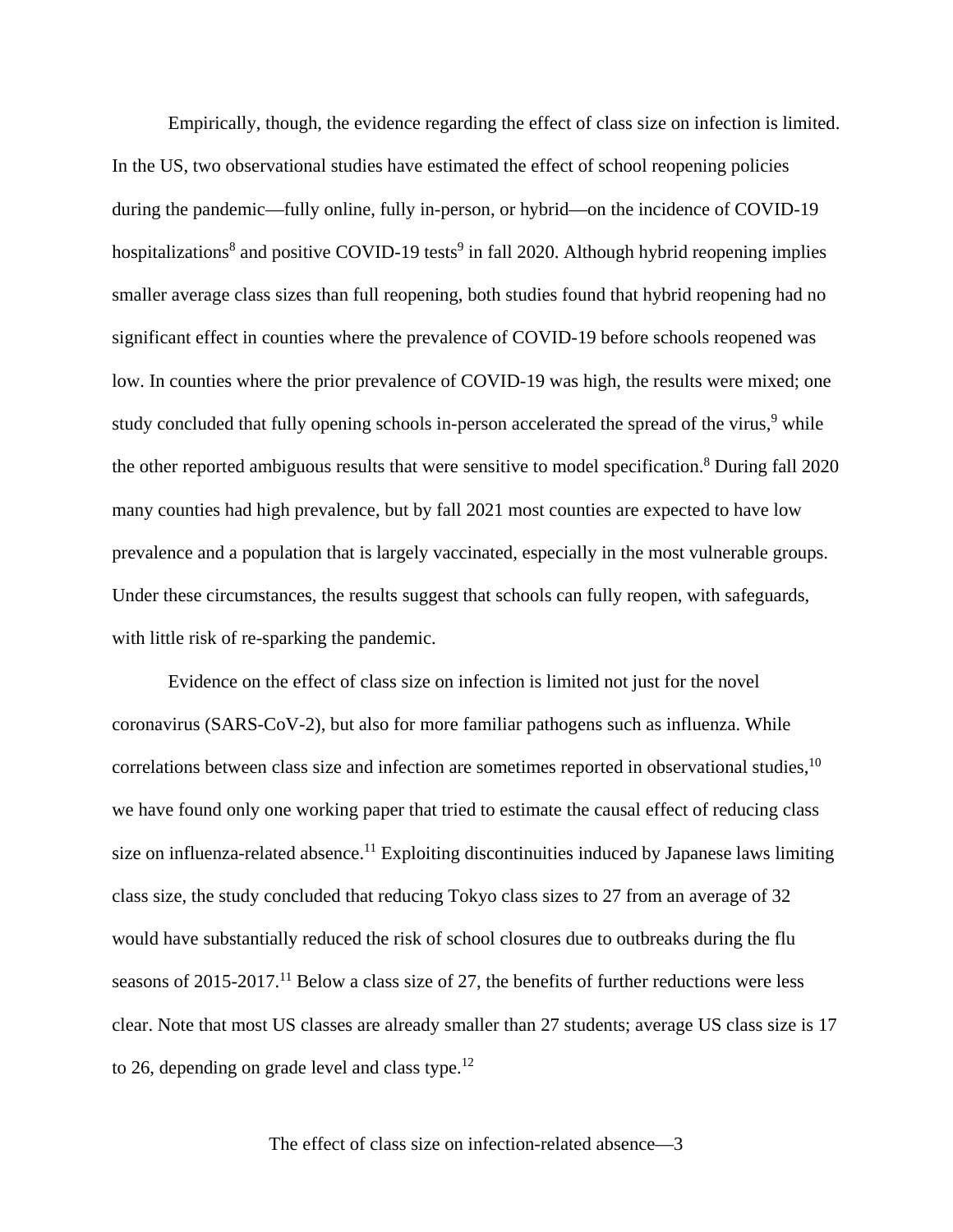In this study, we estimate the effect on influenza-related absence of reducing average class size from 23 to 15. We use evidence from a randomized controlled trial that assigned young US children to larger and smaller classes at random. The trial started many years before the advent of SARS-CoV-2, but against the usual backdrop of seasonal pneumonia and influenza. This naturally reduces the study's relevance to the current COVID-19 pandemic, but it also gives the study several strengths.

One strength is that class size, along with presence of a teacher's aide, was the only variable manipulated in the trial. This eliminates the problem of separating the effect of class size from the effects of other school and community policies. Another strength is that class size was manipulated at random—something that schools have not done during the COVID-19 pandemic—so that the effect of class size can be interpreted as unambiguously causal.

An additional strength is that, schools and school-age children may play only a small role in the COVID-19 pandemic,  $^{13,14}$  school-age children clearly play a major role in both transmitting and manifesting symptoms of influenza. Indeed, school-age children "drive" influenza prevalence, playing a larger role than any other age group in transmitting influenza viruses.<sup>15</sup> During influenza pandemics, incidence tends to spike after schools open<sup>16</sup> and subsides, at least among school-age children, when schools close for two weeks or more.<sup>17,18</sup> In addition, while children rarely display symptoms of SARS-CoV-2, school-age children often have influenza symptoms so severe that they stay home from school.<sup>19</sup> If reducing class size has a substantial effect on influenza transmission, therefore, the effect should be evident in reduced rates of absence from school, at least in communities where the prevalence of influenza is high.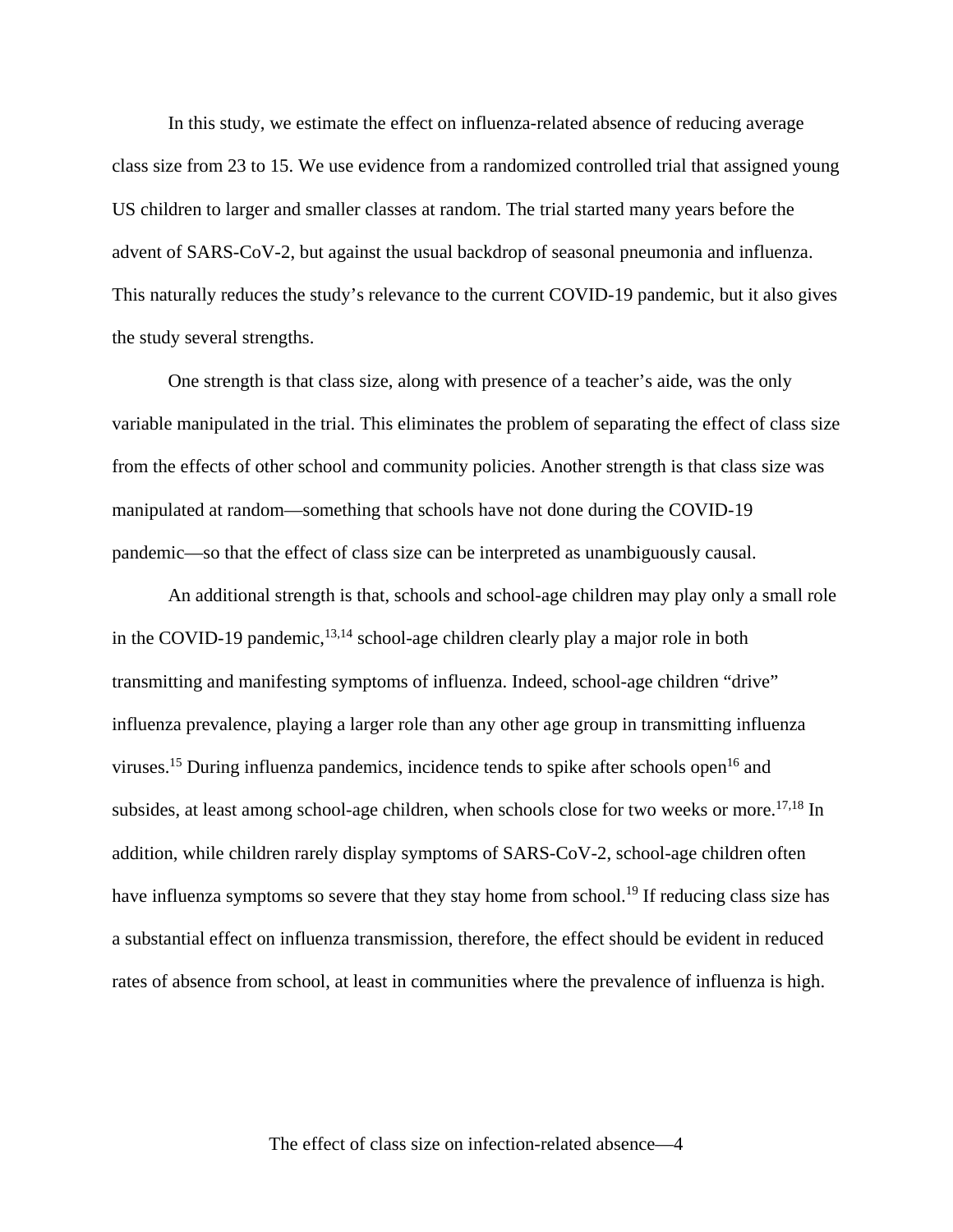#### METHODS

#### *Project STAR randomized controlled trial*

Our primary data come from Tennessee's Student/Teacher Achievement Ratio Project (Project STAR)—a four-year block-randomized longitudinal trial funded by a \$12 million appropriation from Tennessee's House Bill 544, passed by the Tennessee State Legislature in May 1985.<sup>20–23</sup> Data from Project STAR are anonymized and publicly available, and thus exempt from institutional review for human subjects research.

Within each school that participated in Project STAR, children and teachers were assigned at random to three classroom treatments in kindergarten: (1) small classes with a target size of 13 to 17 students, (2) regular-sized classes with a target size of 22 to 26 students, or (3) regular-sized class with a teacher's aide. Children were followed from kindergarten in 1985-86 through third grade in 1988-89. Children who spent kindergarten in a small class remained in small classes from kindergarten through third grade. Children who spent kindergarten in one of the other conditions—a regular-sized class or a regular-sized class with an aide—were rerandomized between those two conditions after kindergarten. Children who entered participating schools after kindergarten were randomized among the three conditions as well.

180 of the 886 elementary schools in Tennessee volunteered for Project STAR.20 79 schools were selected to participate in kindergarten, and a total of 80 schools participated over the four years of the study, with little attrition. Schools were selected with the goal of achieving geographic diversity and the requirement that participating schools have at least 57 kindergartners, enough to populate at least one classroom in each of the three experimental conditions—*i.e.*, at least one classroom with 13-16 students and at least two classrooms with 22 to 26 students each (13+22+22=57).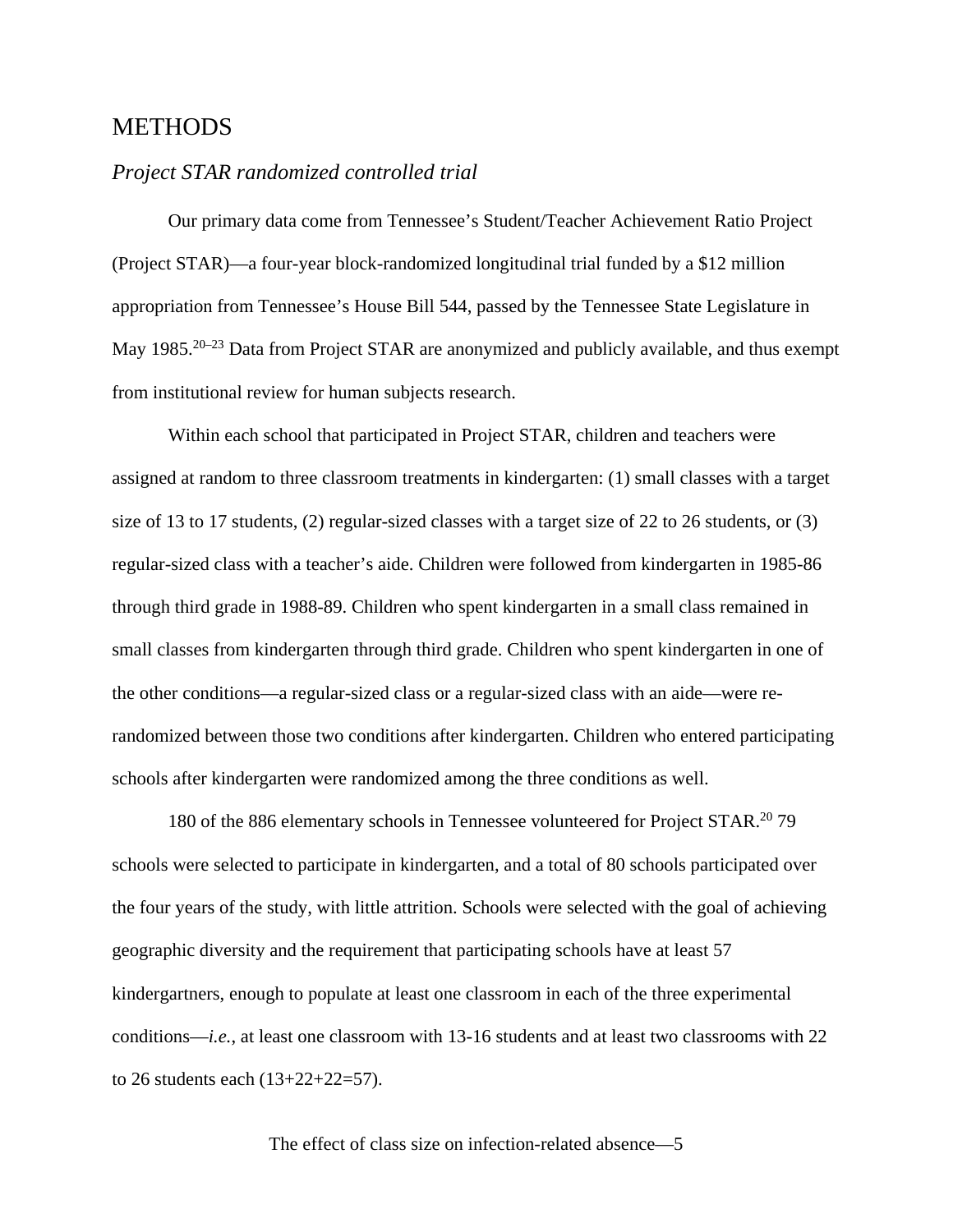We use Project STAR to estimate the effect of smaller classes and teachers' aides on absence. Number of days absent from school was recorded for participating children for three of the four study years: kindergarten 1985-86, first grade 1986-87, and third grade 1988-89, but not second grade 1987-88. As far as we know, ours is the first study to use Project STAR to estimate the effect of small classes on absence. The original purpose of Project STAR was to estimate the effects of reducing class size on test scores in grades  $K-3$ ,  $20-23$  and later analyses also estimated effects on grade repetition, high school graduation, college attendance and completion, and early adult employment and wages. $24,25$ 

#### *122 Cities Mortality Reporting System (CMRS)*

Although Project STAR recorded the number of days absent each year, it did not record how many absences were due to illness. This is a common limitation. Even today, school data rarely specify the reason for absence; at most, systems distinguish between absences that are excused or unexcused. Because of data limitations, there are few studies of reasons for absence, but the studies that exist suggest that approximately half of school absences are due to illness.<sup>26–</sup> <sup>28</sup> Past efforts to estimate infection-related absence sometimes relied on correlations between absence among schoolchildren and disease prevalence in the larger community.29 That is the strategy that we adopt here.

To estimate the correlation between absence and infection, we merged Project STAR with data from the 122 Cities Mortality Reporting System (CMRS), a surveillance study run by the Centers for Disease Control and Prevention from 1962 through 2016.<sup>30</sup> The CMRS recorded mortality data for 122 US cities, including the four largest cities in Tennessee: Memphis, Nashville, Knoxville, and Chattanooga. For some cities, the data include the surrounding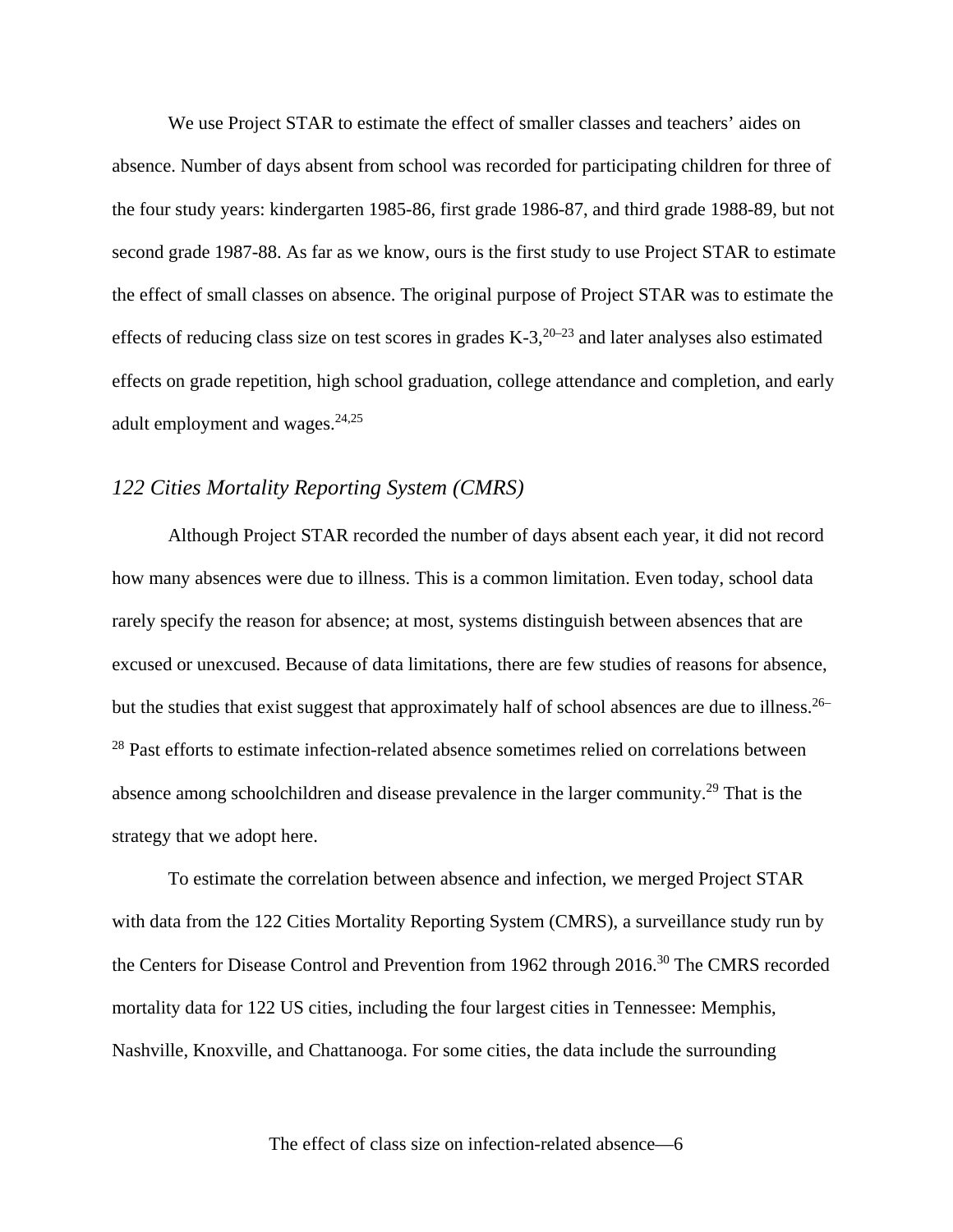metropolitan area; for others, they are limited to the city proper. The CMRS did not cover other areas of Tennessee that participated in Project STAR.

For each city and week, the CMRS recorded the total number of deaths, as well as the number of deaths that were due to pneumonia and influenza (PI). Deaths were reported for each week, and we aggregated them to each school year. The school year was defined as running from week 34 of one year to week 22 of the next. For example, deaths during the kindergarten school year of 1985-86 were defined as the total of deaths from week 34 of 1985 (starting August 24) through week 22 of 1986 (starting May 31). Changing the beginning and end of the school year by a few weeks would not materially change the results, since the vast majority of PI deaths were concentrated in December and January.

For each city and school year, we calculated PI mortality—the percentage of deaths that were due to PI. PI mortality is often interpreted as a proxy for the prevalence and virulence of influenza viruses.<sup>31</sup> Although school-age children rarely die of PI, children miss school more often during weeks when PI mortality peaks among the elderly and other vulnerable adults.<sup>29</sup> Although we would have liked to have separate estimates of PI mortality for the attendance zone of each school, PI mortality was only available at the city level. This is a common limitation in infectious disease surveillance, which is often aggregated to larger geographic areas such as cities, counties, or multi-county regions.8,9

#### *Data merging*

To merge the CMRS with the Project STAR data, we had to identify the location of each Project STAR school. The Project STAR data do not identify schools explicitly, but we identified them by merging with other data. In particular, Table II in the Project STAR *Technical Report*<sup>32</sup> listed the name and district of all 80 participating schools, along with the number of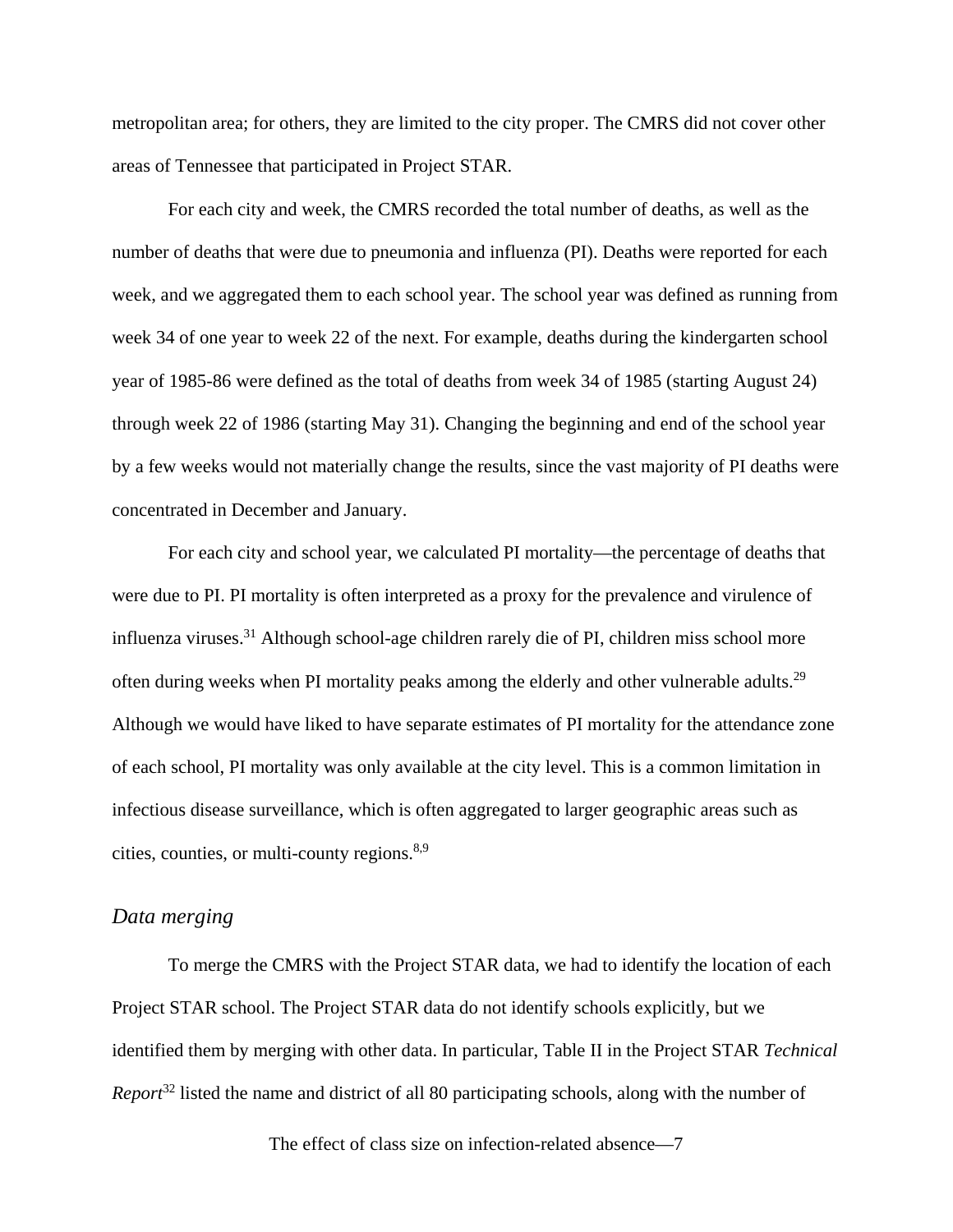small classes, regular classes, and regular classes with an aide that each school offered in each year of Project STAR. Other characteristics of the Project STAR were available in the US Department of Education's Common Core of Data,<sup>33</sup> which provided data on every US school back to 1986-87 (year 2 of Project STAR). By matching the Project STAR data to variables from the Technical Report and Common Core, we identified which schools in the Project STAR were in the four cities surveyed by the CMRS, and this gave us the community PI mortality for those schools. Because of differences between data sources, matches between the CMRS and Project STAR were approximate but not exact. We used the *ultimatch* command for Stata to minimize the Euclidean distance between matched schools.<sup>34</sup> Alternative matching procedures yielded practically identical estimates; in the few cases where the matched school differed, the matched district was the same, and so was the community PI mortality.

#### *Statistical analysis*

Because Project STAR assigned children and teachers to treatments at random, we could have estimated the effect of class size simply by comparing the average number of absences in each treatment group. However, getting efficient point estimates with accurate standard errors required careful model specification. Because the effect of class size was small, we maximized power by pooling data longitudinally across the years of the study. In analyzing the pooled data, we had to account for correlations among observations of the same child in different years, as well as correlations among different children in the same classroom and school year.

To estimate the average effect of class size on absence, we fit the following mixed model in Stata software:

$$
Absence_{ctsdg} = \alpha_s + \beta_g + \gamma_1 Small_{ctsdg} + \gamma_2Aide_{ctsdg} + \dots + u_c + e_{ctsdg}
$$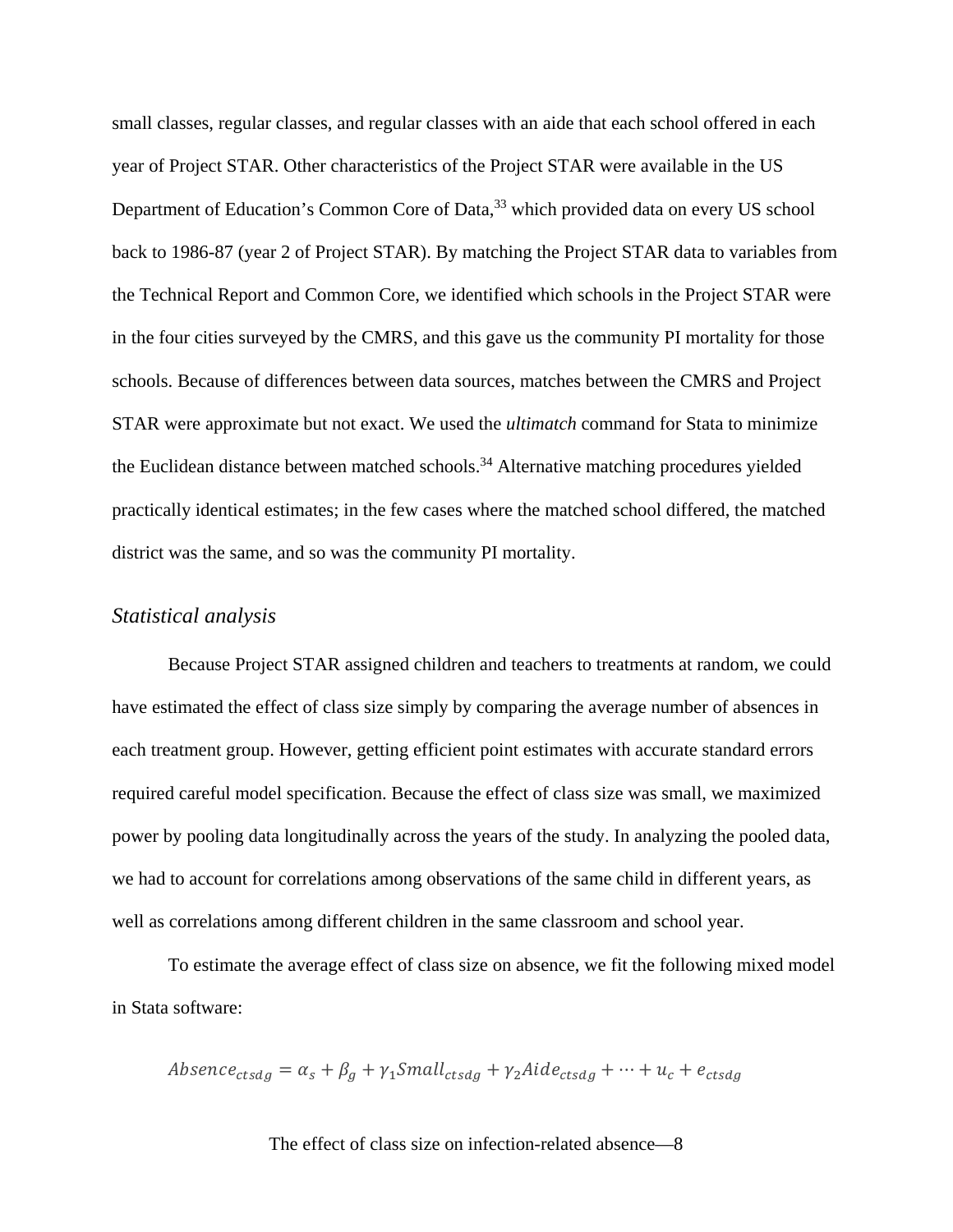Here *Absence*<sub>ctsdg</sub> was the number of absences for child  $c$  with teacher  $t$  in school  $s$  and district *d* during grade *g* (kindergarten 1985-86, first grade 1986-87, or third grade 1988-89). and  $Aide_{ctsdg}$  indicated which experimental treatment the child received during that grade—a small class or a regular class with an aide; regular classes without an aide were the reference.  $\alpha_s$ and  $\beta_g$  were school and grade fixed effects, which account for time trends and the fact that children were randomized to conditions within schools.  $u_c$  is a child random effect used to model the correlation among observations of the same child in different grades.  $e_{ctsdg}$  is a random residual, clustered at the classroom level to account for the correlation among observations of different children in the same classroom. We estimated the model using the *xtreg* command in Stata software, version 16.1.

Because of random assignment, the experimental treatments were not correlated with any child characteristics, so no child-level covariates were needed to get unbiased estimates of treatment effects. Nevertheless, we fit the model both with and without covariates representing each child's race, gender, and free lunch eligibility (an indicator of poverty). Unsurprisingly, these covariates changed the results very little.

To estimate whether the effect of class size on absence was stronger in communities and years with higher infection rates, we added a covariate  $PI_{sa}$ , representing PI mortality in district *d* during the school year when the child was in grade *g*. We centered  $PI_{sg}$  around its mean of 7.3, and we let the mean-centered variable interact with the experimental treatments:

$$
Absence_{ctsdg} = \alpha_s + \beta_g + \gamma_1 Small_{ctsdg} + \gamma_2Aide_{ctsdg} + \gamma_3PI_{dg}
$$

$$
+ \delta_{11}PI_{dg} \times Small_{ctsdg} + \delta_{12}PI_{dg} \times Aide_{ctsdg} + \dots + u_c + e_{ctsdg}
$$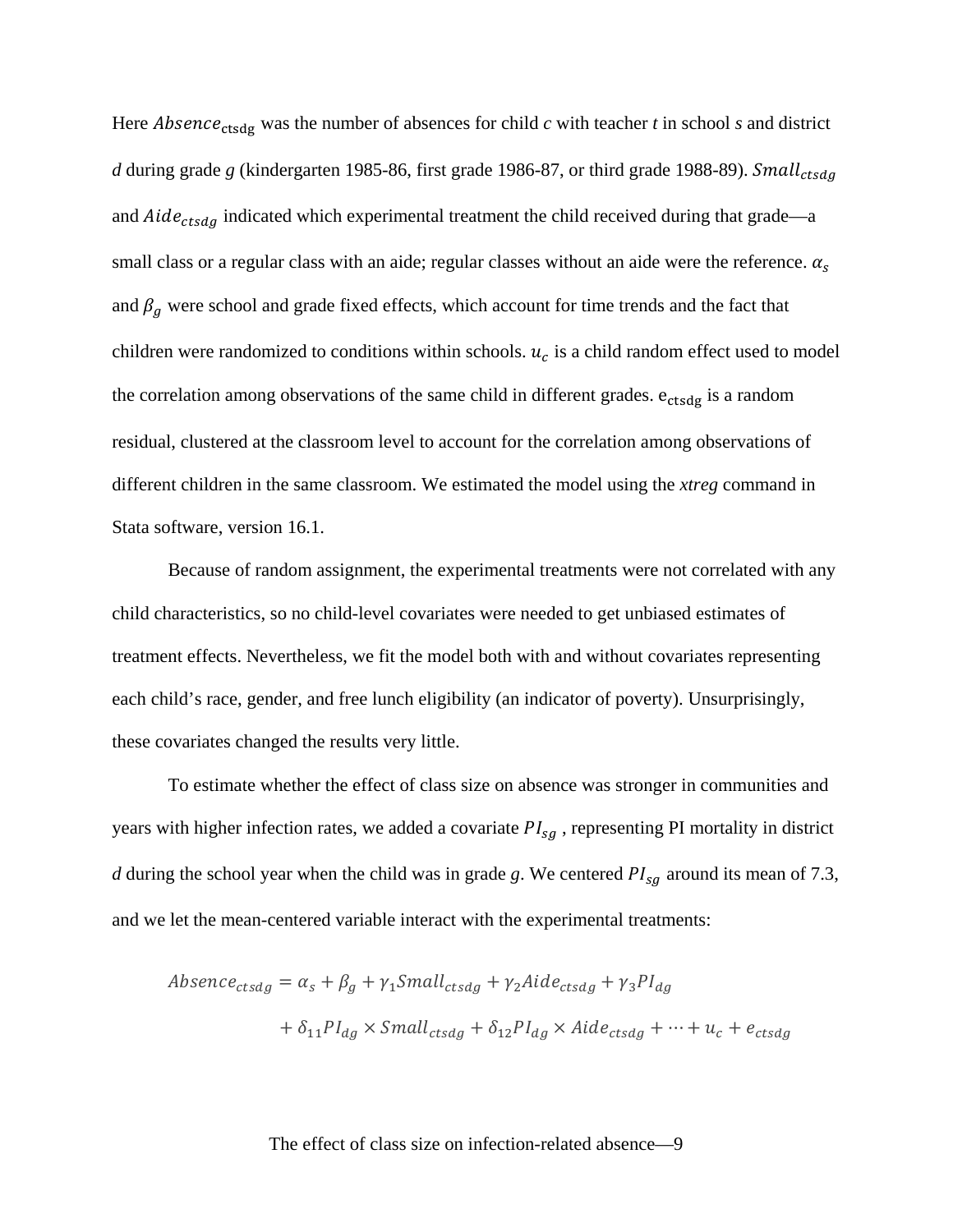Although community infection rates could not be randomized, the coefficients of  $PI_{da}$  and the interactions can be interpreted as causal effects if the year and school fixed effects control adequately for unobserved confounding variables that vary between schools and years. Again, we fit the model both with and without covariates for race, gender, and free lunch eligibility. Again, the covariates made little difference to the results.

#### RESULTS

Table 1 summarizes the design of Project STAR and the characteristics of participating children, schools, and school districts. The table is limited to children with absence data in kindergarten, first, or third grade, since no absence data was recorded in second grade. In each of those three school years, over 6,000 children participated in over 300 classrooms; across all three years, over 10,000 distinct children participated in nearly 1,000 classrooms. Approximately equal numbers of classrooms were assigned to the three experimental treatments, but because the small classrooms had fewer students, slightly less than one-third of children were assigned to the small class condition. Nearly two-thirds of participating children were white, one-third were black, and less than one percent were other races and ethnicities. Just under half of participating children were female, and precisely half were poor enough to receive free school lunches. Comparisons elsewhere show that Project STAR students were poorer and more likely to be black than children in in other Tennessee schools and other states in the 1980s.<sup>24</sup>

The bottom of Table 1 shows the distribution of participating schools across Tennessee school districts. About one-third of participating schools were in the four cities covered by the CMRS. Fully a quarter of participating schools were in Memphis, while another 15 percent were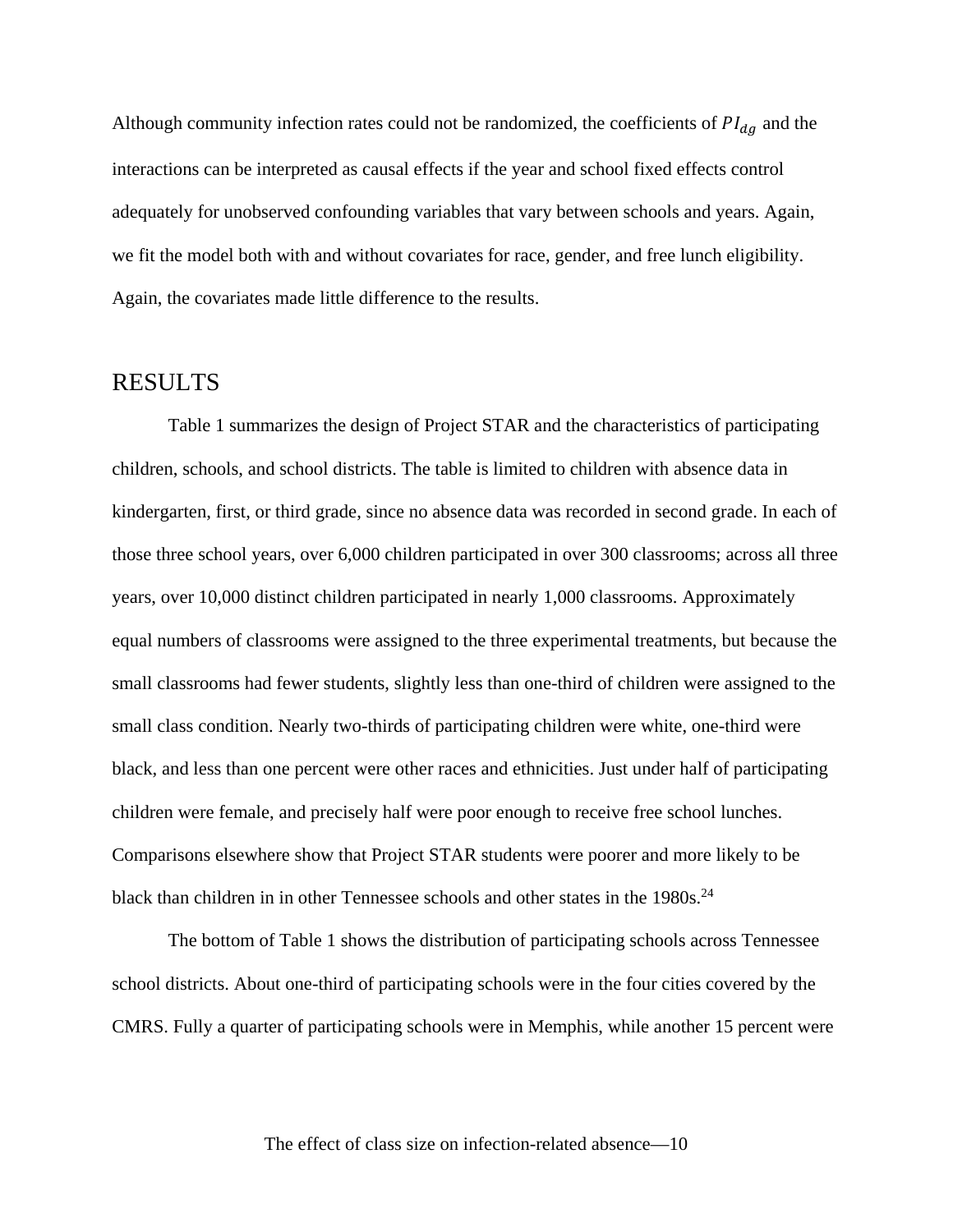in Knox County (principally Knoxville), Davidson County (principally Nashville), and Hamilton County (principally Chattanooga).

The top of Table 1 shows the average number of absences per year, which dropped from over 10 in kindergarten 1985-86 to less than 7 by third grade 1988-89. Figure 1 compares absences across the three experimental treatments. The differences were small but consistent across kindergarten, first, and third grade, with each year having fewer absences in small classes than in regular-sized classes or regular-sized classes with a teachers' aide. Table 2 shows that these differences are statistically significant (*p*<.05), with smaller classes having 0.4 fewer annual absences per student, on average, across kindergarten, first, and third grade. Including gender, race, and free lunch status as covariates had practically no effect on this result.

Although these results show that smaller classes reduced absence, it is not clear whether the reduction in absence was due to a reduction in infection. To address that question, we added community PI mortality to the model for the cities covered by the CMRS. Figure 2 summarizes trends in PI across the four cities. In Nashville, PI mortality held steady between 5 and 6 percent across the 4 years of Project STAR. In Memphis, PI mortality rose from 6 to nearly 10 percent, and in Knoxville and Chattanooga, PI mortality rose from approximately 7 to approximately 9 percent. The differences in levels and trends within and between cities help to identify the effect of PI mortality on absence.

Table 2 shows that PI mortality was a significant predictor  $(p<0.05)$  of absence; a one percentage point increase in PI mortality was associated with an increase of approximately 0.4 annual absences per student. However, community PI rates did not appear to moderate the effect of class size on absence. The interaction between PI and the small class size condition was near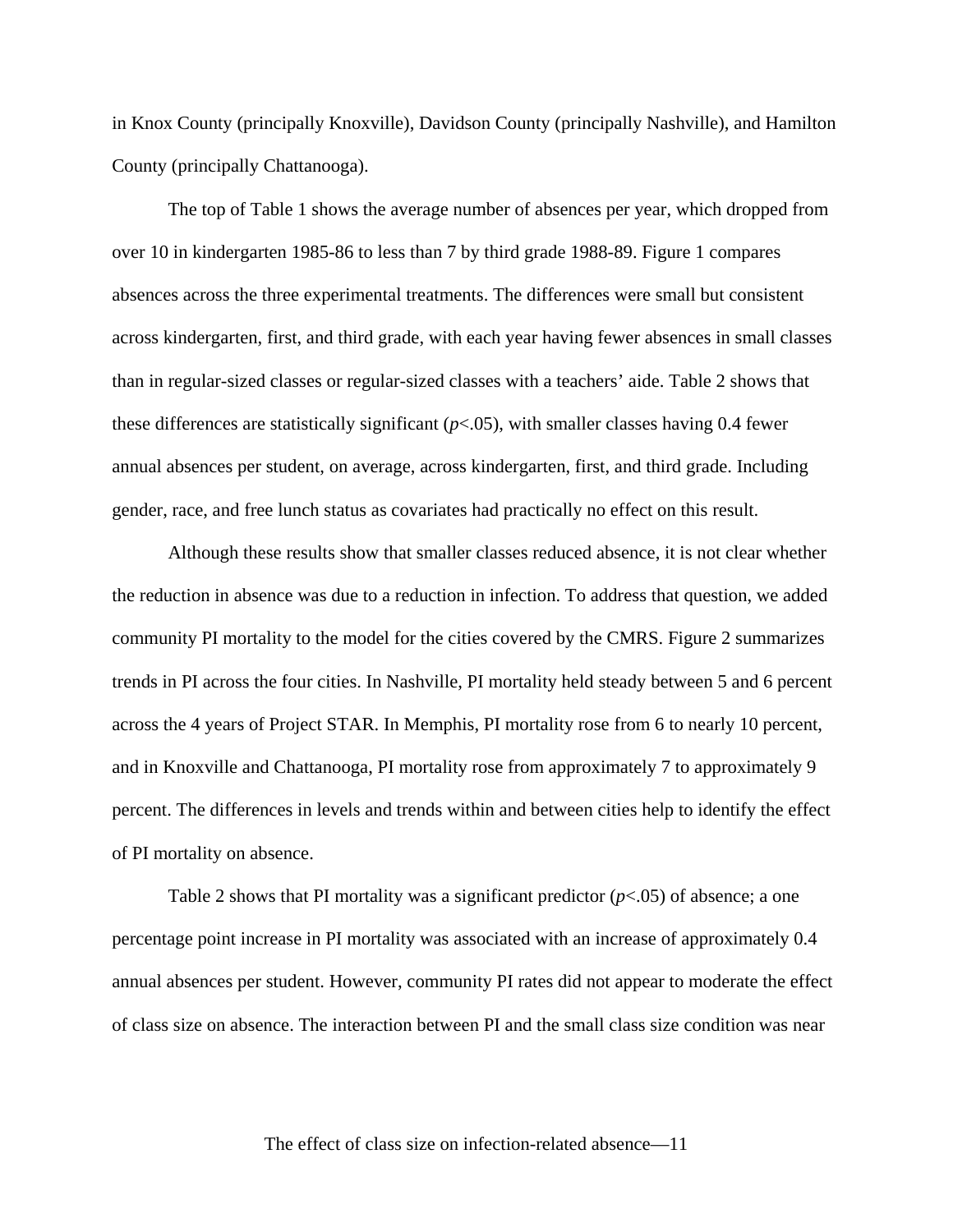zero and far from statistical significance ( $p$ >0.9). The interaction between PI and the teacher's aide condition was also near zero and far from statistical significance (*p*>0.9).

Including PI and interactions in the model slightly reduces the statistical significance of the effect of small classes. The point estimate for the small class effect is similar in all models, but the confidence interval gets slightly wider and the p values get slightly larger when PI and interactions are included in the model (from  $p=0.02$  to  $p=0.06$  without covariates, from  $p=0.03$  to *p*=0.11 with covariates). This is partly because the sample size is reduced to districts with PI data and partly because there is some correlation between the small class variable and its interaction with PI.

#### DISCUSSION

In Tennessee's Project STAR randomized controlled trial, reducing class sizes by onethird reduced annual absence by 0.4 days per child on average. Variation in absence rates were correlated with variation in PI mortality across cities and years, but the effect of class size on absence was no greater when PI mortality was high than it was when PI mortality was low. Although smaller classes reduced absence, it is not clear that they did so by reducing infection. They might have done so by other mechanisms—such as increasing teachers' engagement with children and parents—but the data offer no measures that can be used to test other mechanisms.

The analogy to the COVID-19 pandemic is of course imperfect. Influenza and COVID-19 are different viruses, and Project STAR did not take place during a pandemic. During the COVID-19 pandemic, class size reduction was usually part of a multi-pronged strategy that included measures that were not used during Project STAR, such as mask-wearing, regular disinfection of surfaces, and avoidance of mass assemblies during recess and lunch. As the COVID-19 pandemic recedes, though, the analogy will improve, as mask mandates are dropped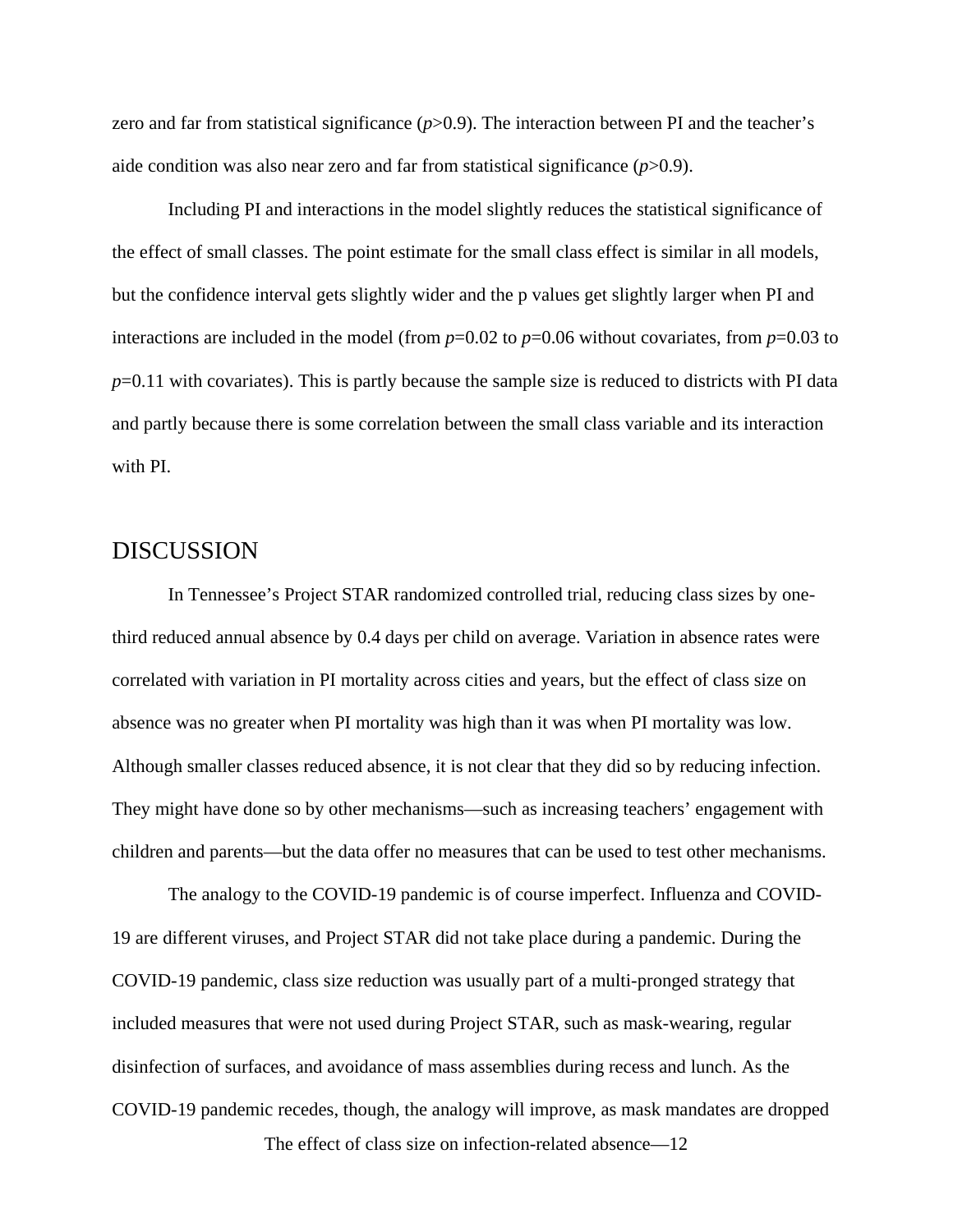and school assemblies resume, while federal funds continue to be available for class size reduction through September 2023.

Nevertheless, our results do suggest some lessons relevant to the COVID-19 pandemic. School-age children play a much larger role in transmitting influenza than in transmitting COVID-19, so the fact that class-size reduction did little to reduce PI-correlated absences in Project STAR suggests that it might do even less to slow the spread of COVID-19. Project STAR reduced class sizes by one-third, which is less than the 50 percent reductions that some hybrid schools enacted during the height of the pandemic, but far more than the 10 percent reduction that the White House called for in its February 2021 proposal.<sup>5</sup> Our results raise the possibility that a 10 percent reduction in class size may not be effective in reducing the prevalence of COVID-19. And if vaccination is effective and widespread, class size reduction may not be necessary as a public health measure.

### REFERENCES

- 1. American Enterprise Institute. Return to Learn Tracker. Return to Learn Tracker. Published 2021. Accessed March 29, 2021. https://www.returntolearntracker.net/
- 2. Haseman J. When will everyone be vaccinated for COVID-19? Here's how the vaccine rollout is going. Published March 12, 2021. Accessed March 29, 2021. https://www.usatoday.com/in-depth/graphics/2021/03/12/when-will-everyone-bevaccinated-for-covid-19-when-will-we-reach-us-herd-immunity-projection/6840512002/
- 3. Office of Elementary and Secondary Education. American Rescue Plan Elementary and Secondary School Emergency Relief. Published April 21, 2021. Accessed April 27, 2021. https://oese.ed.gov/offices/american-rescue-plan/american-rescue-plan-elementary-andsecondary-school-emergency-relief/
- 4. Office of Elementary and Secondary Education. American Rescue Plan Emergency Assistance to Non-Public Schools (ARP EANS). Office of Elementary and Secondary Education. Published April 21, 2021. Accessed April 27, 2021. https://oese.ed.gov/offices/american-rescue-plan/american-rescue-plan-emergencyassistance-to-non-public-schools/
- 5. The White House. Detailed Explanation of the K-12 Funding Request in the American Rescue Plan.; 2021. https://epe.brightspotcdn.com/6a/45/774774d74f26a0ca4abe2883aca7/bidenk12funding.p df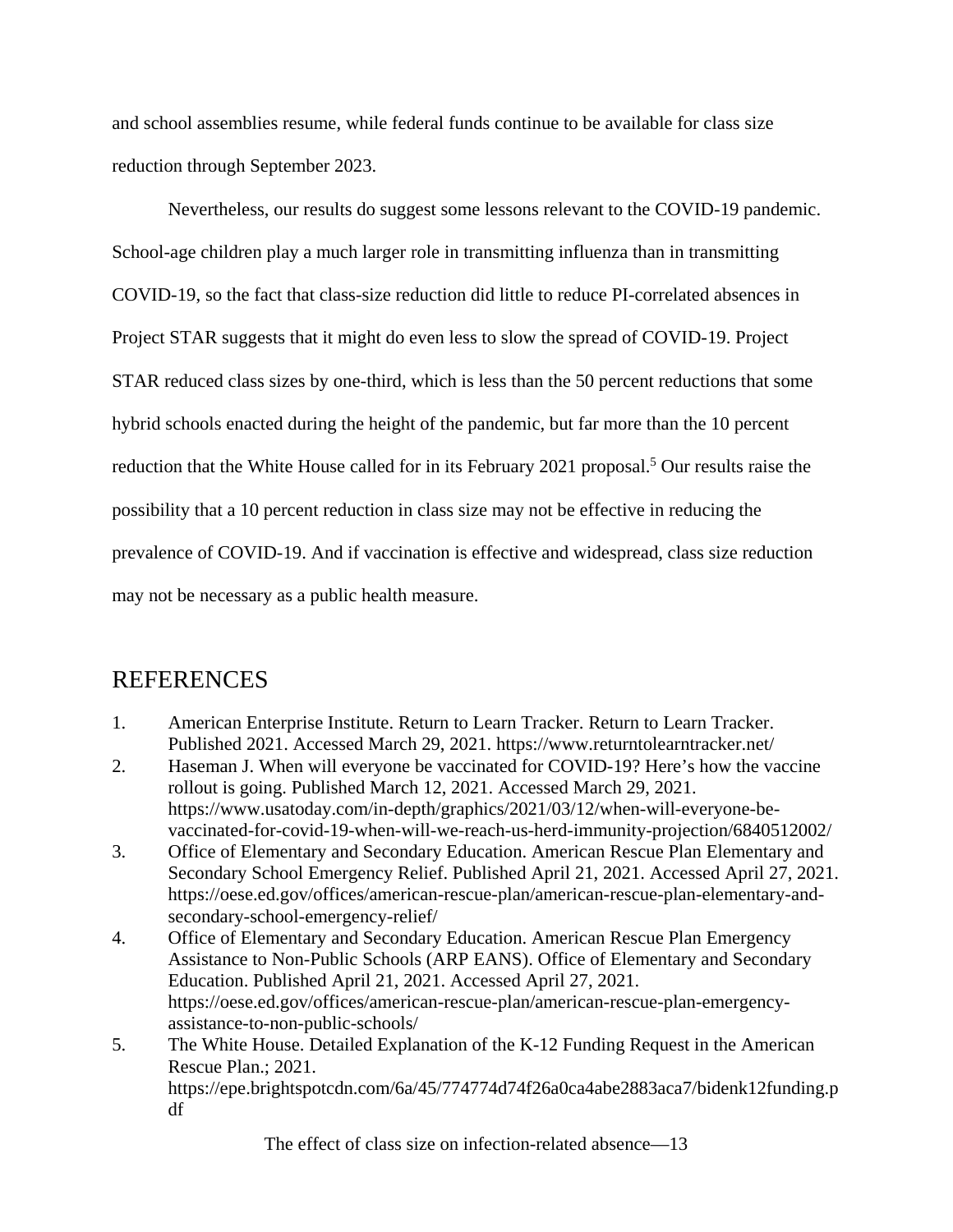- 6. Phillips B, Browne DT, Anand M, Bauch CT. Model-based projections for COVID-19 outbreak size and student-days lost to closure in Ontario childcare centres and primary schools. Sci Rep. 2021;11(1):6402. doi:10.1038/s41598-021-85302-6
- 7. Phillips B, Browne DT, Anand M, Bauch CT. Model-based projections for COVID-19 outbreak size and student-days lost to closure in Ontario childcare centers and primary schools. medRxiv. Published online August 16, 2020:2020.08.07.20170407. doi:10.1101/2020.08.07.20170407
- 8. Harris DN, Ziedan E, Hassig S. The Effects of School Reopenings on COVID-19 Hospitalizations. National Center for Research on Education Access and Choice, Tulane University; 2021. Accessed January 11, 2021. https://www.reachcentered.org/publications/the-effects-of-school-reopenings-on-covid-19-hospitalizations
- 9. Goldhaber D, Imberman S, Strunk K, et al. Does In-Person Schooling Contribute to the Spread of COVID-19? Education Policy Innovation Collaborative; 2020. Accessed January 11, 2021. https://epicedpolicy.org/does-in-person-schooling-contribute-to-thespread-of-covid-19/
- 10. Sun Y, Yang P, Wang Q, et al. Influenza Vaccination and Non-Pharmaceutical Measure Effectiveness for Preventing Influenza Outbreaks in Schools: A Surveillance-Based Evaluation in Beijing. Vaccines. 2020;8(4):714. doi:10.3390/vaccines8040714
- 11. Oikawa M, Tanaka R, Bessho S, Noguchi H. Do Class Size Reductions Protect Students from Infectious Disease? Lessons for Covid-19 Policy from Flu Epidemic in Tokyo Metropolitan Area. Social Science Research Network; 2020. Accessed March 29, 2021. https://www.econstor.eu/bitstream/10419/223874/1/dp13432.pdf
- 12. National Center for Education Statistics. Schools and Staffing Survey (SASS). Accessed March 29, 2021. https://nces.ed.gov/surveys/sass/tables/sass1112\_2013314\_t1s\_007.asp
- 13. Viner RM, Mytton OT, Bonell C, et al. Susceptibility to SARS-CoV-2 infection amongst children and adolescents compared with adults: a systematic review and meta-analysis. JAMA Pediatr. Published online September 25, 2020:2020.05.20.20108126. doi:doi:10.1001/jamapediatrics.2020.4573
- 14. Goldstein E, Lipsitch M, Cevik M. On the effect of age on the transmission of SARS-CoV-2 in households, schools and the community. medRxiv. Published online July 28, 2020. doi:10.1101/2020.07.19.20157362
- 15. Worby CJ, Chaves SS, Wallinga J, Lipsitch M, Finelli L, Goldstein E. On the relative role of different age groups in influenza epidemics. Epidemics. 2015;13:10-16. doi:10.1016/j.epidem.2015.04.003
- 16. Huang KE, Lipsitch M, Shaman J, Goldstein E. The US 2009 A/H1N1 influenza epidemic: Quantifying the impact of school openings on the reproductive number. Epidemiol Camb Mass. 2014;25(2):203-206. doi:10.1097/EDE.0000000000000055
- 17. Jackson C, Vynnycky E, Hawker J, Olowokure B, Mangtani P. School closures and influenza: systematic review of epidemiological studies. BMJ Open. 2013;3(2):e002149. doi:10.1136/bmjopen-2012-002149
- 18. Litvinova M, Liu Q-H, Kulikov ES, Ajelli M. Reactive school closure weakens the network of social interactions and reduces the spread of influenza. Proc Natl Acad Sci. 2019;116(27):13174-13181. doi:10.1073/pnas.1821298116
- 19. Fragaszy EB, Warren‐Gash C, White PJ, et al. Effects of seasonal and pandemic influenza on health-related quality of life, work and school absence in England: Results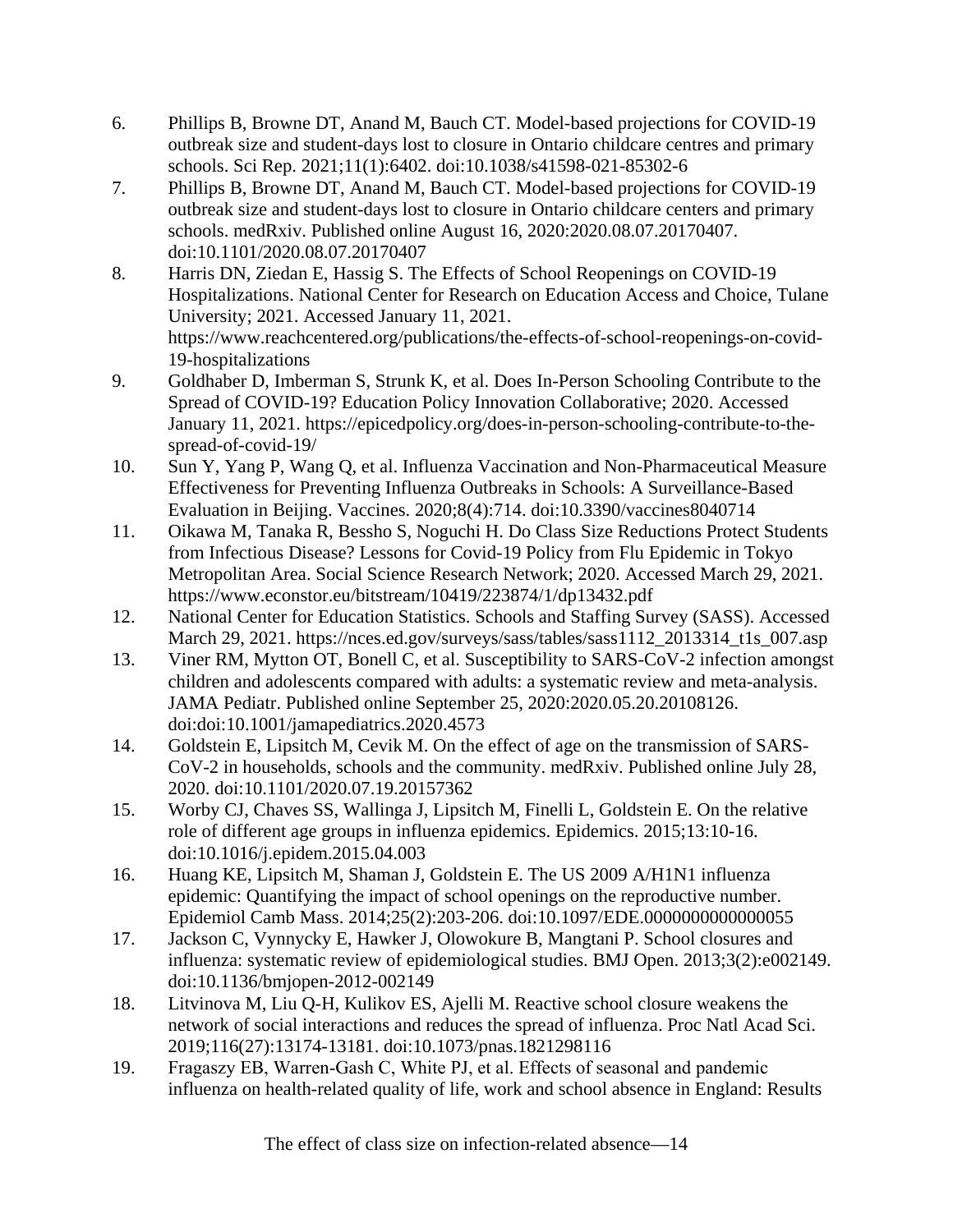from the Flu Watch cohort study. Influenza Other Respir Viruses. 2018;12(1):171-182. doi:https://doi.org/10.1111/irv.12506

- 20. Finn JD, Boyd-Zaharias J, Fish RM, Gerber SB. Project STAR and Beyond: Database Users Guide. HEROS Inc.; 2007.
- 21. Ritter GW, Boruch RF. The Political and Institutional Origins of a Randomized Controlled Trial on Elementary School Class Size: Tennessee's Project STAR. Educ Eval Policy Anal. 1999;21(2):111-125. doi:10.3102/01623737021002111
- 22. von Hippel PT, Wagner C. Does a Successful Randomized Experiment Lead to Successful Policy? Project Challenge and What Happened in Tennessee after Project STAR. Annenberg Institute at Brown University; 2019. Accessed January 8, 2021. https://edworkingpapers.com/ai19-104
- 23. Boyd-Zaharias J. Project STAR: The story of the Tennessee class-size study. Am Educ. 1999;Summer:1-6.
- 24. Schanzenbach DW. What Have Researchers Learned from Project STAR?; 2006. Accessed March 11, 2011. http://harrisschool.uchicago.edu/About/publications/workingpapers/abstract.asp?paper\_no=06%2E06+++
- 25. Chetty R, Friedman JN, Hilger N, Saez E, Schanzenbach DW, Yagan D. How Does Your Kindergarten Classroom Affect Your Earnings? Evidence From Project STAR. Natl Bur Econ Res Work Pap Ser. 2010;No. 16381. Accessed November 10, 2010. http://www.nber.org/papers/w16381
- 26. Hancock KJ, Gottfried MA, Zubrick SR. Does the reason matter? How student-reported reasons for school absence contribute to differences in achievement outcomes among 14– 15 year olds. Br Educ Res J. 2018;44(1):141-174. doi:https://doi.org/10.1002/berj.3322
- 27. Rothman S. Student absence in South Australian schools. Aust Educ Res. 2002;29(1):69- 91. doi:10.1007/BF03219770
- 28. Department for Education. A Profile of Pupil Absence in England.; 2011.
- 29. Brooks SK, Smith LE, Webster RK, et al. The impact of unplanned school closure on children's social contact: rapid evidence review. Eurosurveillance. 2020;25(13):2000188. doi:10.2807/1560-7917.ES.2020.25.13.2000188
- 30. Centers for Disease Control and Prevention. Deaths in 122 U.S. cities 1962-2016. 122 Cities Mortality Reporting System. Published October 6, 2016. Accessed January 8, 2021. https://healthdata.gov/dataset/deaths-122-us-cities-1962-2016-122-cities-mortalityreporting-system
- 31. National Center for Health Statistics Mortality Surveillance System. Pneumonia and Influenza Mortality Surveillance. Accessed January 8, 2021. https://gis.cdc.gov/grasp/fluview/mortality.html
- 32. Word E, Bain HP, Fulton BD, et al. The State of Tennessee's Student/Teacher Achievement Ratio (STAR) Project: Technical Report, 1985-1990. Tennessee State Department of Education; 1990.
- 33. National Center for Education Statistics. Common Core of Data (CCD). Accessed January 8, 2021. https://nces.ed.gov/ccd/
- 34. Doherr T. ULTIMATCH: Stata Module to Implement Nearest Neighbor, Radius, Coarsened Exact, Percentile Rank and Mahalanobis Distance Matching. Boston College Department of Economics; 2020. Accessed January 8, 2021. https://ideas.repec.org/c/boc/bocode/s458632.html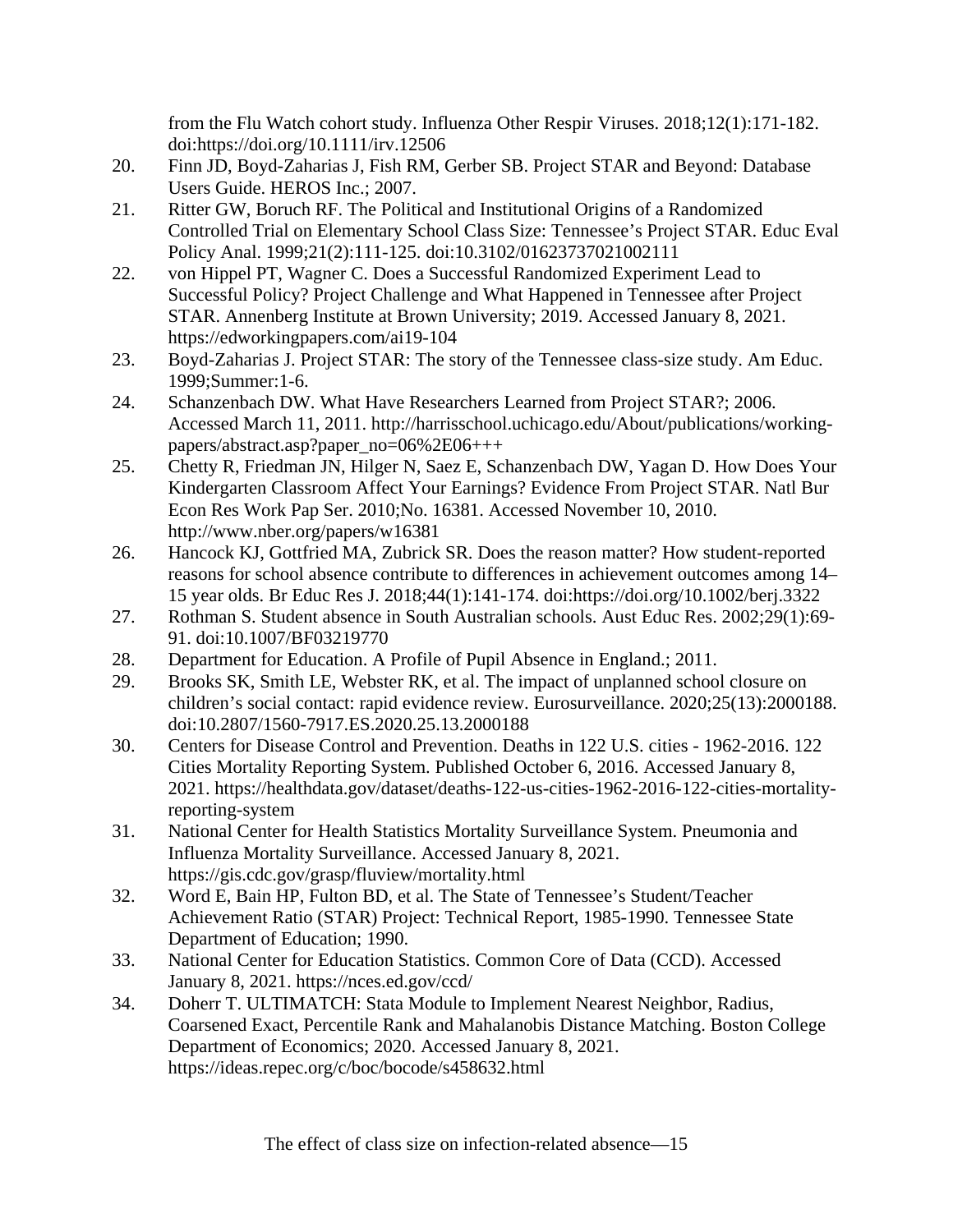# ACKNOWLEDGMENTS

The author(s) did not seek funding for this research.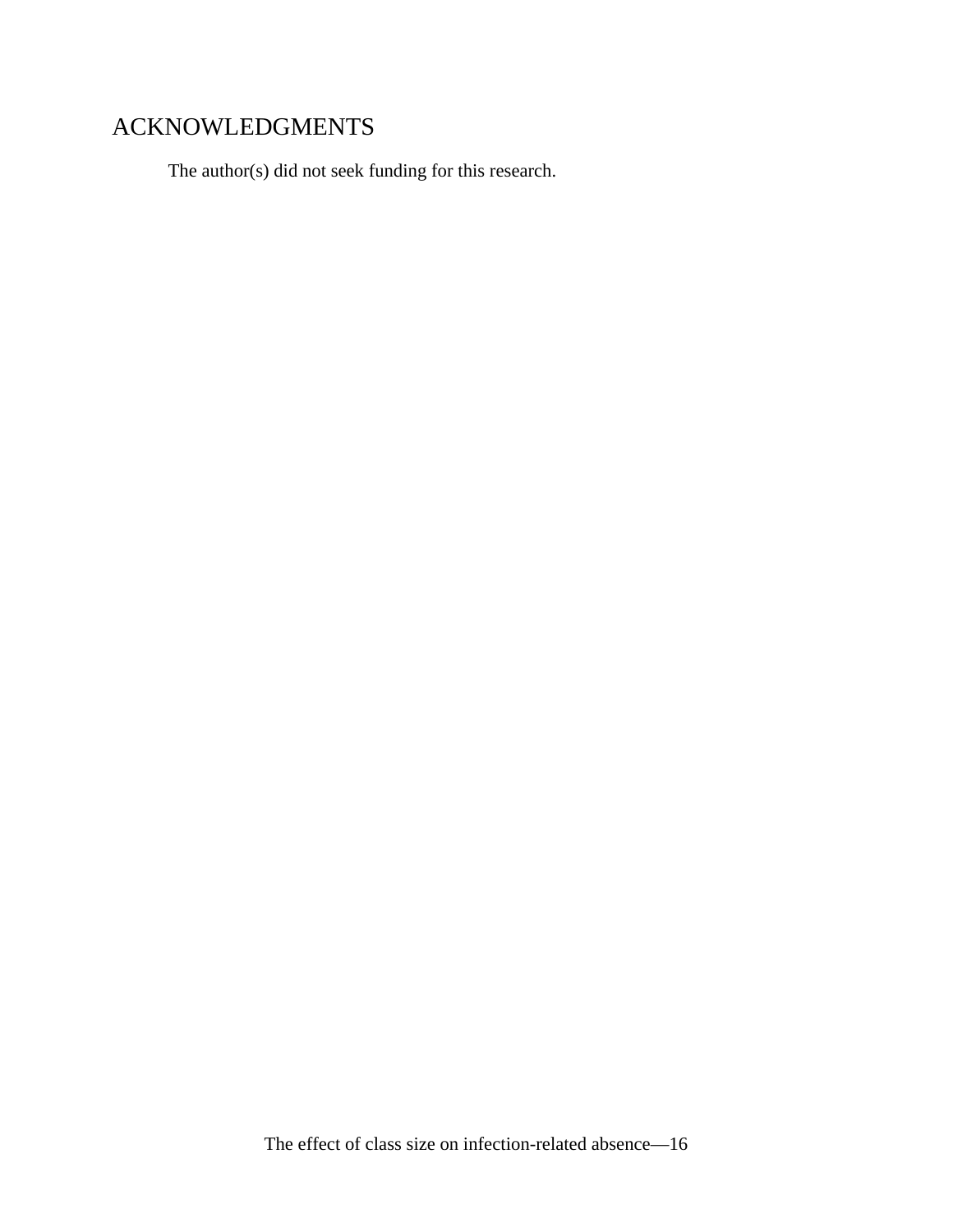# TABLES

Table 1. Description of Project STAR randomized controlled trial, Tennessee, school years 1985-89.

|                                                                 | 1985-86 | 1986-87        | 1988-89        | All 3 years |
|-----------------------------------------------------------------|---------|----------------|----------------|-------------|
| Outcome                                                         |         |                |                |             |
| Absences / year (mean)                                          | 10.5    | 7.6            | 6.8            | 8.3         |
| Treatments (randomly assigned)                                  |         |                |                |             |
| % small class                                                   | 30      | 28             | 32             | 30          |
| % regular-sized class                                           | 35      | 38             | 31             | 34          |
| % regular-sized class with teacher's aide                       | 35      | 33             | 38             | 35          |
| Covariates                                                      |         |                |                |             |
| % female                                                        | 49      | 48             | 48             | 48          |
| % free lunch                                                    | 48      | 52             | 50             | 50          |
| % white                                                         | 67      | 66             | 66             | 66          |
| % black                                                         | 32      | 33             | 34             | 33          |
| % other race/ethnicity (incl. Hispanic, Asian, Native American) | 0.5     | 0.8            | 0.5            | 0.6         |
| Sample size                                                     |         |                |                |             |
| Observations                                                    | 6,251   | 6,662          | 6,586          | 19,499      |
| Distinct students                                               | 6,251   | 6,662          | 6,586          | 10,816      |
| Teachers (classrooms)                                           | 325     | 337            | 331            | 993         |
| Schools                                                         | 79      | 76             | 74             | 80          |
| Number of schools by district                                   |         |                |                |             |
| Memphis Public Schools                                          | 20      | 19             | 19             | 20          |
| Knox County Public Schools (incl. Knoxville)                    | 5       | $\overline{4}$ | 4              | 5           |
| Davidson County Public Schools (incl. Nashville)                | 4       | 4              | $\overline{4}$ | 4           |
| Hamilton County Public Schools (incl. Chattanooga)              | 3       | 3              | 3              | 3           |
| Other school districts                                          | 47      | 46             | 44             | 48          |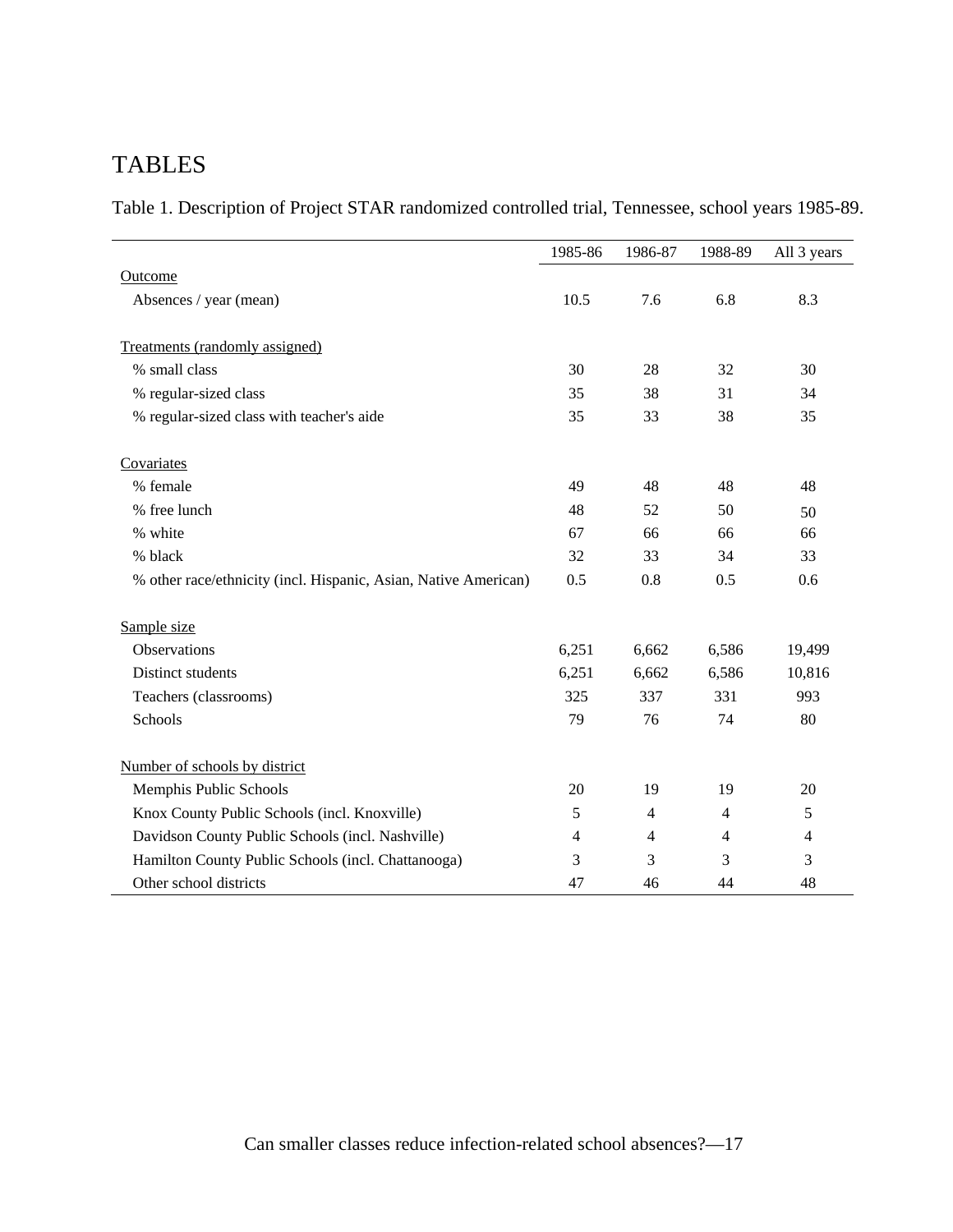|                                 | Coef.     | 95% CI         | Coef.     | 95% CI         | Coef.     | 95% CI         | Coef.     | 95% CI         |
|---------------------------------|-----------|----------------|-----------|----------------|-----------|----------------|-----------|----------------|
| Small class                     | $-0.43*$  | $-0.80, -0.06$ | $-0.42*$  | $-0.79, -0.05$ | $-0.49+$  | $-1.01, 0.04$  | $-0.43$   | $-0.95, 0.09$  |
| Teacher's aide                  | 0.21      | $-0.13, 0.54$  | 0.20      | $-0.14, 0.54$  | 0.20      | $-0.28, 0.68$  | 0.19      | $-0.29, 0.67$  |
| First grade (ref. kindergarten) | $-2.70**$ | $-3.00, -2.41$ | $-2.73**$ | $-3.03, -2.43$ | $-1.94**$ | $-2.42, -1.46$ | $-1.97**$ | $-2.44, -1.50$ |
| Third grade (ref. kindergarten) | $-3.33**$ | $-3.64, -3.03$ | $-3.36**$ | $-3.66, -3.06$ | $-3.38**$ | $-4.39, -2.37$ | $-3.46**$ | $-4.43, -2.48$ |
| <sub>PI</sub>                   |           |                |           |                | $0.38*$   | 0.00, 0.75     | $0.39*$   | 0.02, 0.76     |
| Small class $\times$ PI         |           |                |           |                | 0.02      | $-0.27, 0.30$  | 0.02      | $-0.27, 0.30$  |
| Teacher's aide $\times$ PI      |           |                |           |                | $-0.00$   | $-0.28, 0.27$  | $-0.01$   | $-0.28, 0.26$  |
| Female (ref. male)              |           |                | $0.26+$   | $-0.03, 0.55$  |           |                | 0.23      | $-0.20, 0.65$  |
| Black (ref. white)              |           |                | $-1.48**$ | $-2.06, -0.90$ |           |                | $-1.19**$ | $-2.06, -0.33$ |
| Other race/ethnicity            |           |                | $-1.65*$  | $-3.30, -0.00$ |           |                | $-2.10*$  | $-3.83, -0.37$ |
| Free lunch                      |           |                | $1.64**$  | 1.34, 1.93     |           |                | $1.86**$  | 1.40, 2.32     |
| <b>Observations</b>             | 19.499    |                | 19.329    |                |           | 8.073          |           | 8.028          |
| Distinct children               | 10.816    |                | 10.726    |                |           | 4,966          |           | 4,936          |

Table 2. Mixed model predicting days of absence per year, Project STAR, Tennessee, school years 1985-89.

*Note*. \*\* p<0.01, \* p<0.05, + p<0.1, two sided. Coef.=Regression coefficients. CI=classroom-clustered 95 percent confidence intervals. PI=percent of deaths due to pneumonia and influenza, mean-centered. All models include school fixed effects, year fixed effects, and child random effects.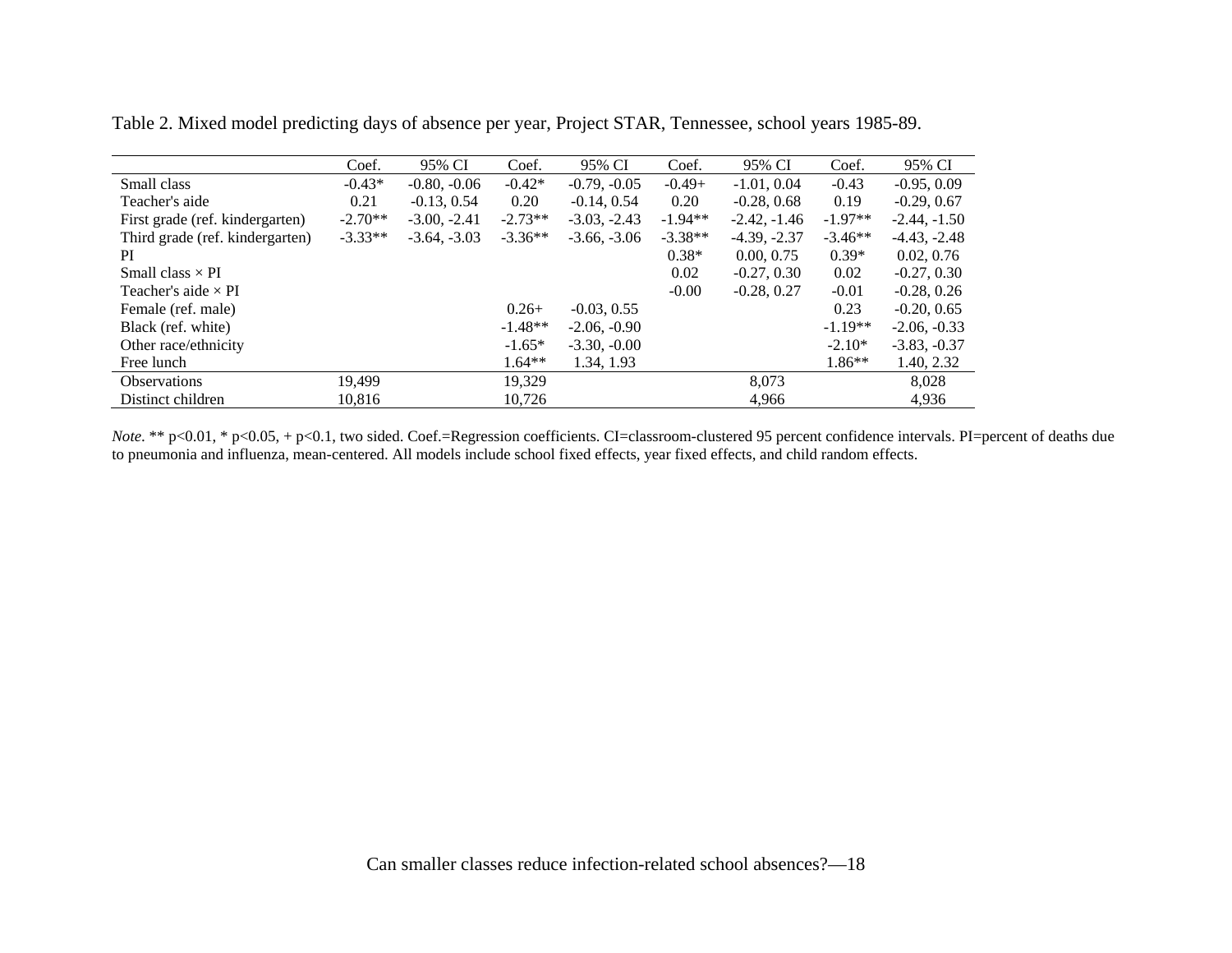### FIGURES



Figure 1. Smaller classes had slightly fewer days absent, on average, than regular-sized classes or regular-sized classes with a teacher's aide.

Can smaller classes reduce infection-related school absences?—19